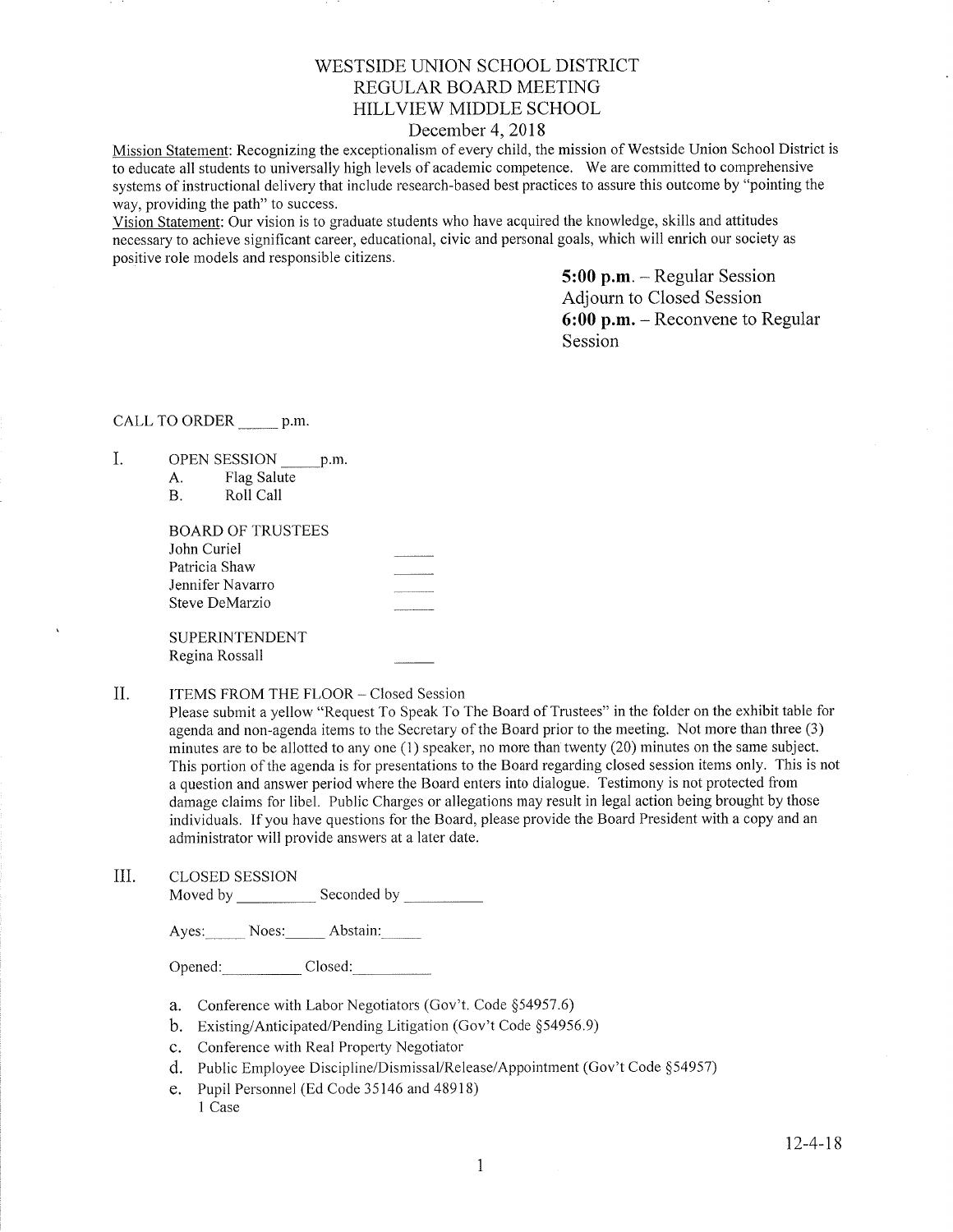## IV. RECONVENE TO OPEN SESSION at p.m.

#### V. REPORT OF CLOSED SESSION ACTION

#### VI. PRESENTATIONS

- A. Quartz Hill Site and Employee Recognition B. District Office Employee Recognition
- 

#### VII HEARING SESSION/STAFF REPORTS

- A. Board Comments
- B. Staff Reports
	- 1. Assistant Superintendent Administrative Services
	- 2. Assistant Superintendent Educational Services
	- 3. Deputy Superintendent
	- 4. Superintendent

#### PERSONAL APPEARANCES VIII.

- 
- A. Westside Union Teachers Association Representatives<br>B. California School Employees Association Representatives
- C. Parent Teacher Association Representatives
- D. West Antelope Valley Educational Foundation Representatives

#### ITEMS FROM THE FLOOR IX

Please submit a yellow "Request To Speak To The Board of Trustees" in the folder on the exhibit table for agenda and non-agenda iterns to the Secretary of the Board prior to the meeting. Not more than three (3) minutes are to be allotted to any one (1) speaker, no more than twenty (20) minutes on the same subject. This is not a question and answer period where the Board enters into dialogue. Testimony is not protected fiom damage claims for libel. Public Charges or allegations may result in legal action being brought by those individuals. If you have questions for the Board, please provide the Board President with a copy and an administrator will provide answers at a later date.

PUBLIC HEARING None X.

### XI. BUSINESS SESSION

A. Organizational/Governance

1. Agenda 11. aastal 11. aastal 11. aastal 11. aastal 11. aastal 11. aastal 11. aastal 11. aastal 11. aastal 1

Moved by Seconded by Seconded by Seconded by Seconded by Seconded by Seconded by Seconded by Seconded by Seconded by Seconded by Seconded by Seconded by Seconded by Seconded by Seconded by Seconded by Seconded by Seconded

To approve the Agenda of the Regular Meeting of December 4, 2018

Ayes: Noes: Abstain:

Actions proposed for the Consent Calendar, are items with adopted policies and approved practices of the District and are deemed routine in nature. They will be acted upon in one motion, without discussions, unless members of the Board request an item's removal. The item will then be removed from the motion to approve and after the approval of the consent agenda the item(s) will be heard.

ltems 2a -21

Goal #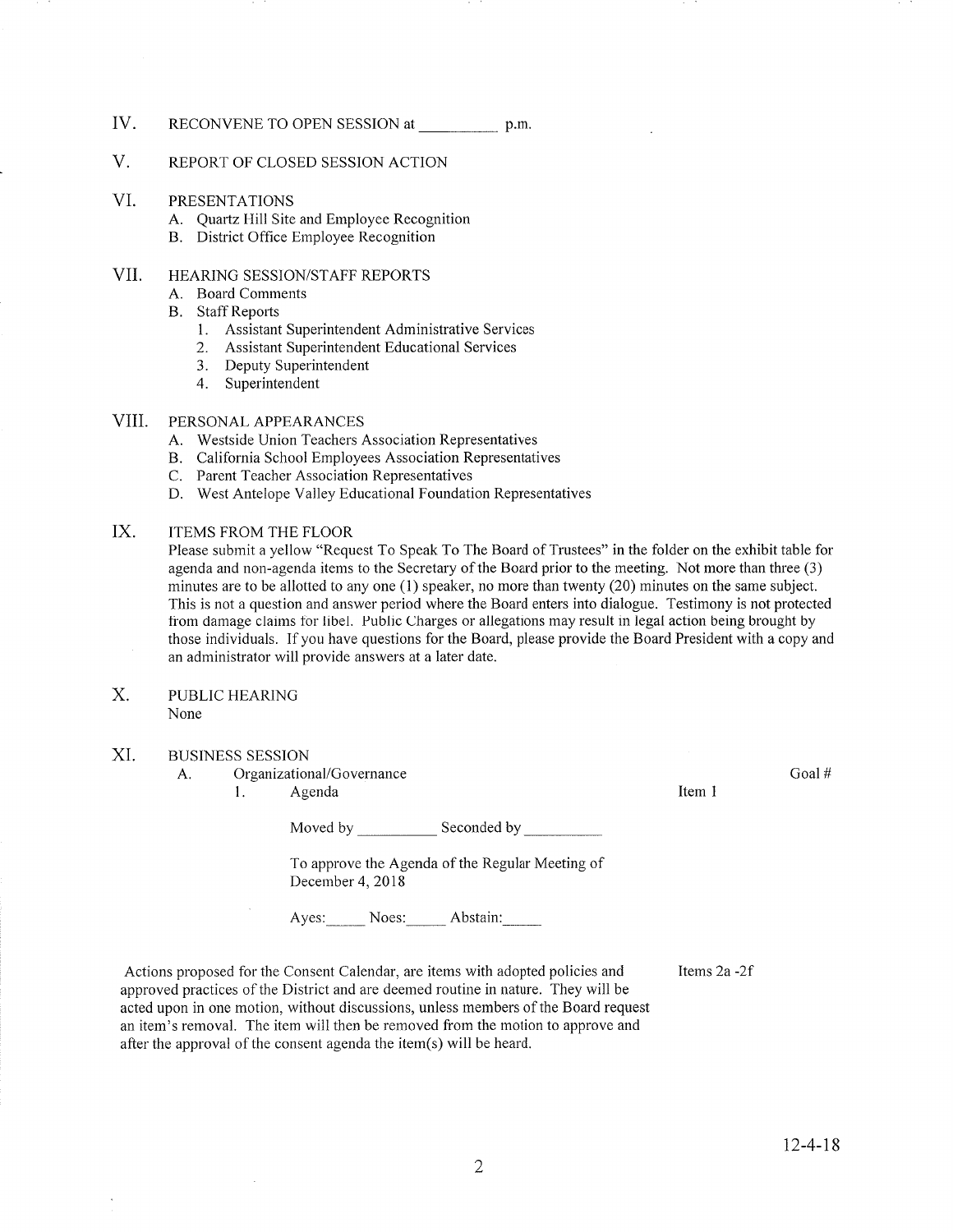| 2. | Consent<br>Minutes of the Regular Meeting on November 13,<br>a.<br>2018<br><b>Fundraising Authorizations</b><br>b.<br>Personnel Report<br>c.<br>Purchase Orders<br>d.<br>Consultant/Contract Schedule<br>e.<br>f.<br>Conference/Workshop Schedule                                                                                                                                                                                                                                                                                                                                                                                                                                                           |        |
|----|-------------------------------------------------------------------------------------------------------------------------------------------------------------------------------------------------------------------------------------------------------------------------------------------------------------------------------------------------------------------------------------------------------------------------------------------------------------------------------------------------------------------------------------------------------------------------------------------------------------------------------------------------------------------------------------------------------------|--------|
|    |                                                                                                                                                                                                                                                                                                                                                                                                                                                                                                                                                                                                                                                                                                             |        |
|    | Approval of the Consent Items as presented                                                                                                                                                                                                                                                                                                                                                                                                                                                                                                                                                                                                                                                                  |        |
|    | Ayes: Noes: Abstain:                                                                                                                                                                                                                                                                                                                                                                                                                                                                                                                                                                                                                                                                                        |        |
| 3. | CSBA Delegate Assembly Nominations                                                                                                                                                                                                                                                                                                                                                                                                                                                                                                                                                                                                                                                                          | Item 3 |
|    | Moved by Seconded by Seconded by Seconded by Seconded by Seconded by Seconded by Seconded by Seconded by Seconded by Seconded by Seconded by Seconded by Seconded by Seconded by Seconded by Seconded by Seconded by Seconded                                                                                                                                                                                                                                                                                                                                                                                                                                                                               |        |
|    | Approval of the Nomination of ___________ for CSBA<br>Delegate Assembly                                                                                                                                                                                                                                                                                                                                                                                                                                                                                                                                                                                                                                     |        |
|    | Ayes: Noes: Abstain:                                                                                                                                                                                                                                                                                                                                                                                                                                                                                                                                                                                                                                                                                        |        |
| 4. | Discussion Item<br><b>Board Governance</b><br>Master's in Governance<br>$\circ$<br>CSBA Workshop Review - December or January<br>$\circ$                                                                                                                                                                                                                                                                                                                                                                                                                                                                                                                                                                    | Item 4 |
| 5. | <b>Educational Services</b><br>Revised Board Policies, Administrative Regulations and<br>Exhibit<br>BP 0410, Nondiscrimination in District Programs and<br>$\bullet$<br>Activities<br>BP/AR 1312.3, Uniform Complaint Procedures<br>٠<br>BP/AR 5111, Admission<br>BP/AR 5111.1, District Residency<br>BP/AR 5125, Student Records<br>AR/E 5125.1, Release of Directory Information<br>BP 5131.2, Bullying<br>BP/AR 5145.13, Response to Immigration<br>Enforcement<br>BP/AR 5145.3, Nondiscrimination/Harassment<br>۰<br>BP 5145.9, Hate-Motivated Behavior<br>BP 6161.3, Toxic Art Supplies<br>۰<br>Approval of the first reading of the revised Board Policies,<br>Administrative Regulations and Exhibit | Item 5 |

195 T

Ayes: Noes: Abstain:

B

an in

19. CO

Goal #

19. TO

19. TO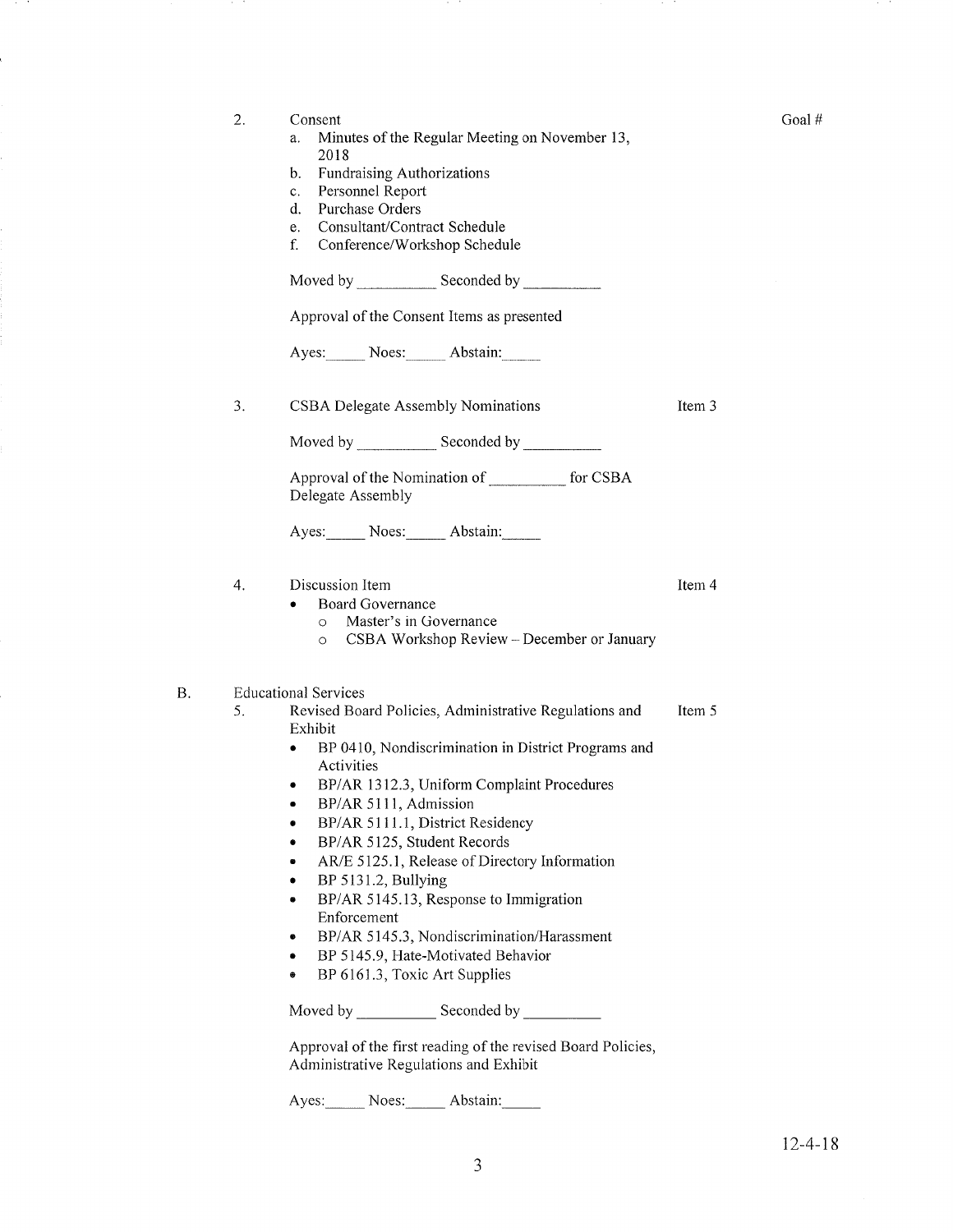C. Personnel Goal #

Item 6

Item 7

6. Variable Term Waiver

Moved by Seconded by Seconded by Seconded by Seconded by Seconded by Seconded by Seconded by Seconded by Seconded by Seconded by Seconded by Seconded by Seconded by Seconded by Seconded by Seconded by Seconded by Seconded

Approval of the Variable Term Waiver

Ayes: Noes: Abstain:

D Business Services

> 7. Community Facilities District (CFD) 2007-1 - Fee Reimbursement

> > Moved by \_\_\_\_\_\_\_\_\_\_\_\_ Seconded by \_

Approval of the Community Facilities District (CFD) 2001-1 - Fee Reimbursement

Ayes: Noes: Abstain:

#### INFORMATION SESSION XII.

- A. Items From The Floor Continued<br>B. Dates to Remember:
- 
- 1. Regular Board Meeting December 11, 2018<br>2. Regular Board Meeting January 15, 2019<br>C. Board Comments Continued
	-
- 
- XIII. NEw BUSINESS Future Board Meeting Items
- XIV. CLOSED SESSION Continued
- XV. RECONVENE TO OPEN SESSION at p.m.
- XVI. REPORT OF CLOSED SESSION ACTION

#### XVII ADJOURNMENT

There being no further business to come before the Board, the regular meeting of December 4, 2018, is adjourned at p.m. by the Board President.

In compliance with the Americans with Disabilities Act, if you need special assistance to access the Board meeting room or to otherwise participate at this meeting, including auxiliary aids or services, please contact Tonya Williams at (661) 722-0716. Notification at least 48 hours prior to the meeting will enable the District to make reasonable arrangements to ensure accessibility to the Board meeting room.

Any writings or documents that are public records and are provided to a majority of the governing board regarding an open session item on this agenda will be made available for public inspection on the District Web Site, www.westside.k12.ca.us or in the District Office located at 41914 50<sup>th</sup> St. West, Quartz Hill, CA 93536 during normal business hours  $(8:00$  a.m.  $-4:00$  p.m.).

 $\bar{z}$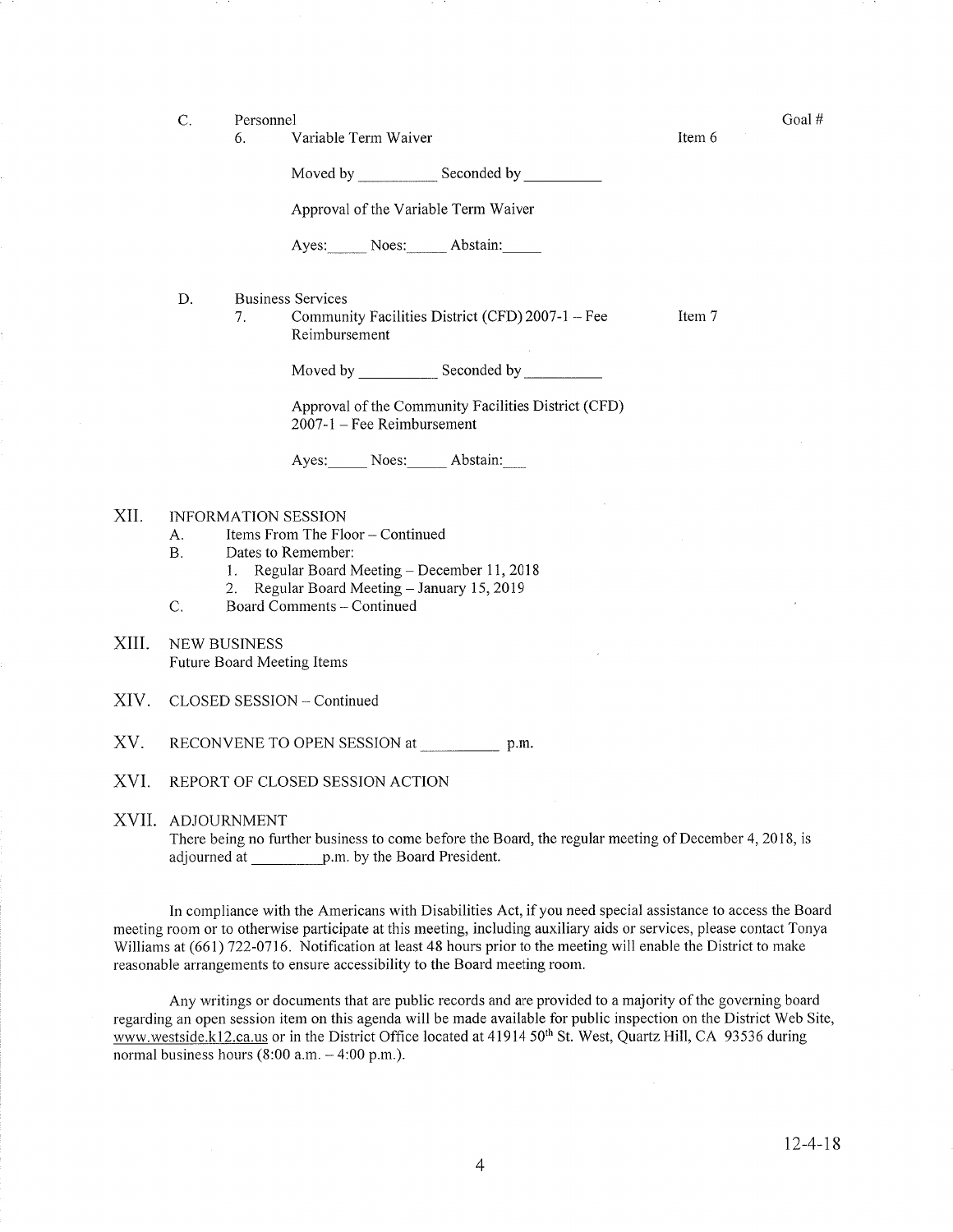# Core Beliefs and Board Goals 2018-2019

The District uses data to create a learning-oriented culture for both staff and students which defines success in terms of improvement and progress.

- 1 WE BELIEVE THAT OUR TEACHERS AND STAFF ARE OUR MOST VALUABLE ASSETS AND RESOURCES
- 2. WE OPERATE WITH TRANSPARENCY, TRUST AND INTEGRITY, GOVERNING IN A DIGNIFIED, PROFESSIONAL MANNER, TREATING EVERYONE WITH CIVILITY AND RESPECT

### WE ARE ABSOLUTELY COMMITTED TO PROVIDING A SAFE, DISTINGUISHED AND ENGAGING LEARNING ENVIRONMENT THAT ENSURES ALL STUDENTS LEARN TO THEIR HIGHEST POTENTIAL  $3<sub>1</sub>$

- $\odot$  A. Build the capacity of board and district staff in developing and monitoring data related to goals and priorities specifically in the area of cultural responsiveness and educational equity
- B. A key concern and priority for this governing board is improving the accuracy and consistency of grading which should measure what students know, as they play a crucial role in every aspect of students' academic lives and future lives as global citizens. Areas of concern are: i) Grades reflect progressive and mastery of content. 2) They are predictable and understood by parents and third parties. 3) That non-academic factors are graded separately. 4) The system adopted is not overwhelming for teachers. ôp
- C. The district will continue to develop School Safety protocols.  $\hat{\sigma}$ 
	- ..'. Annual Report by Educational Services

#### WE ARE ABSOLUTELY COMMITTED TO PROVIDING THE NECESSARY FACILITIES TO MEET THE HOUSING AND EDUCATION NEEDS OF OUR CHANGING STUDENT POPULATION AND A VISION THAT PROMOTES AND SUPPORTS THEIR FUTURE 4

èp A. Continue the Cottonwood Elementary School modernization

\* Annual Report by Business Services

#### WE ARE FISCALLY TRUSTWORTHY AND DEDICATED TO RESPONSIBLE FINANCIAL ACCOUNTABILITY 5

WE BELIEVE IN AND PROMOTE PARENT AND COMMUNITY INVOLVEMENT IN WESTSIDE UNION SCHOOL DISTRICT 6.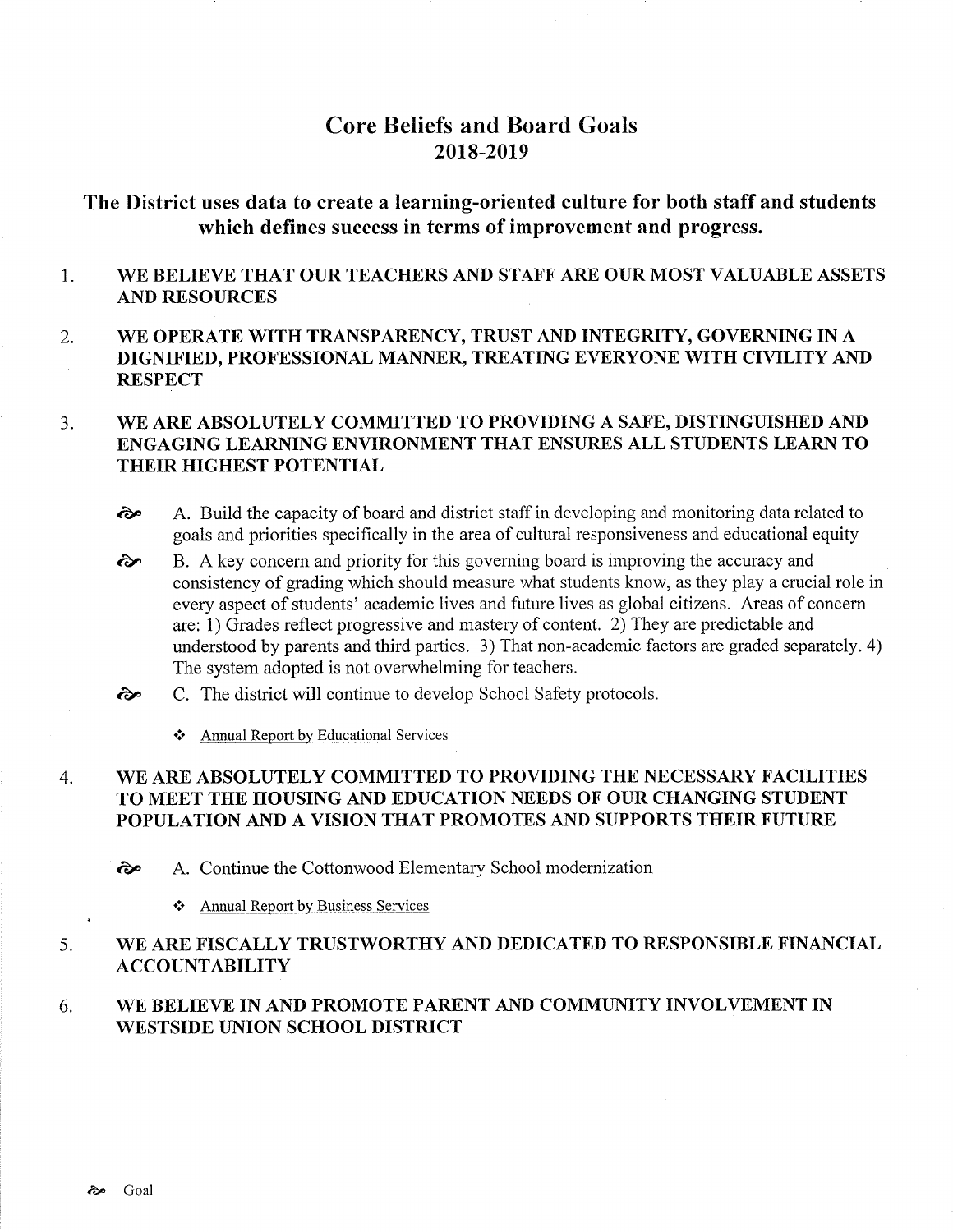## 2018-2019 Board Expectations

# The District uses data to create a learning-oriented culture for both staff and students which defines success in terms of improvement and progress.

## 1. WE BELIEVE THAT OUR TEACHERS AND STAFF ARE OUR MOST **VALUABLE ASSETS AND RESOURCES**

### EXPECTATIONS:

- Provide staff development to enable employees in a job classifications to maintain and improve a. their skills to meet stated goals of the Board to meet the needs of students. Continuously monitor and re-evaluate formula-driven staffing levels that adequately address student ratios and campus needs for all classifications of employees (classified, certificated, confidential, and administration) b.
	- Maintain and monitor administrative training programs to enable existing staff to become administrators or to increase the skills of current administrators to assume increasing levels of responsibility in the future as well as immediately assisting with the reduction of attendance issues, traffic safety and sfudent discipline at all school sites. Create programs that enable classified employees who want to become teachers to obtain the necessary information to do so, and work with the CSEA Board to make sure members know about contractual benefits available when taking college classes. As grants become available to help classified employees become teachers, apply for any for which the District is eligible.
- Provide ongoing recognition for school achievement, program development, i.e., California Gold Ribbon, Golden Bell, Employee of the Year, and Program Innovation; Joe Walker STEALTH, Gregg Anderson Academy, The IDEA Academy at Cottonwood, Westside Academy and Hillview 6th Grade Academy c.
- Continue a long-term plan to provide total compensation for all positions within the district that is competitive with the surrounding Antelope Valley elementary school districts d.
- Provide ongoing training to ensure a safe work place for all employees e.
- As funds are available revenues will be placed in a separate account to pay for long term postemployment benefits f.
	- $\frac{\infty}{\infty}$  a. d & e Annual Report from Superintendent <br>  $\frac{\infty}{\infty}$  f Annual Report by Business Services
	-
	-

## 2, WE OPERATE WITH TRANSPARENCY, TRUST AND INTEGRITY, GOVERNING IN A DIGNIFIED, PROFESSIONAL MANNER, TREATING EVERYONE WITH CIVILITY AND RESPECT

### EXPECTATIONS

- a. Continue to improve the knowledge level of trustees through ongoing training, participation in political actions that influence improved funding and legislation for educational programs, and programs of independent study. All Board Members will attend the CSBA Annual Education Conference, with a report of sessions attended at a future Board Meeting, and receive a Masters in Governance certification
- b. The board will initiate the annual process for self-evaluation in June
- 
- c. Annually set objectives to meet the goals of the district in June d. Continue to improve working relationship with employee unions to enable communications that enhance the overall well-being of the district including all employees
- e. A public-friendly version of the three major budget reports of the year shall be posted on the website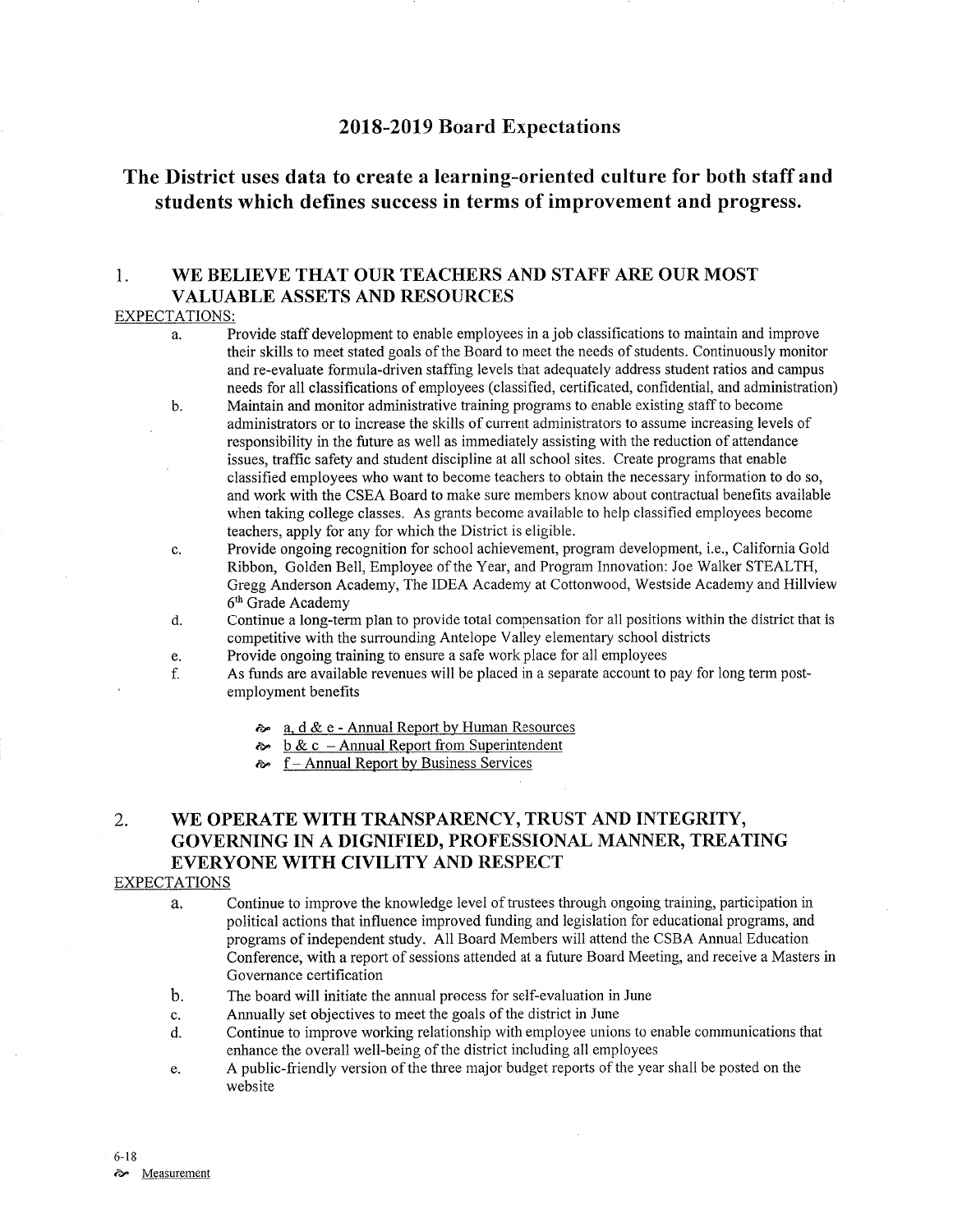# 3. WE ARE ABSOLUTELY COMMITTED TO PROVIDING A SAFE, DISTINGUISHED AND ENGAGING LEARNING ENVIRONMENT THAT ENSURES ALL STUDENTS LEARN TO THEIR HIGHEST POTENTIAL

## EXPECTATIONS:

- à. Staff will monitor comprehensive plans for improving student achievement including the Local Control Accountabilify Plan (LCAP) and the Comprehensive Safely Plans including the sections related to student discipline.
- All students will receive rigorous and effective instruction, support and intervention that afford equitable access to a high quality educational experience in an environment that nurlures critical thinking, communication, collaboration, creativity and social responsibility. b
- Teachers will use research-based best practices to design and deliver instruction, which addresses the knowledge, concepts and skills outlined in the State Standards. Teachers will design lessons that actively engage the minds of all leamers with that which is to be learned. Leaming objectives that describe what students will be able to do successfully and independently at the end of each lesson will be clearly articulated. Formative assessment will be used to guide and inform instruction. Summative assessment will be used to measure student learning. c.
- Professional Development will be aligned to improve student outcomes. Data will be collected to substantiate growth in student achievement. d.

## 4. WE ARE ABSOLUTELY COMMITTED TO PROVIDING THE NECESSARY FACILITIES TO MEET THE HOUSING AND EDUCATION NEEDS OF OUR CHANGING STUDENT POPULATION AND A VISION THAT PROMOTES AND SUPPORTS THEIR FUTURE

### EXPECTATION

- a. Monitor and maintain high-quality information technology systems throughout the District
- b. Continue to implement sustainable clean energy programs that promote the long-term well-being of both the District's finances and the environment.
- c. Receive annual updates to the Disfrict's Facilities Master Plan while exploring and securing options to fmance the plan.
	- $\approx b \& c -$  Annual Report by Business Services

## 5. WE ARE FISCALLY TRUSTWORTHY AND DEDICATED TO RESPONSIBLE FINANCIAL ACCOUNTABILITY

## EXPECTATIONS:

- a. Continue to decrease encroachment of general funds by Special Education
- b. Continue to update and implement the adopted Technology Plan
- c. Continue to increase operational efficiency
- d. Citizens Oversight Committee will hold required meetings<br>e. Set budget priorities based on the goals of the District
- 
- e. Set budget priorities based on the goals of the District endeptheness of the Support and retain partnerships that have a mutual priority to maximize the available dollars for
- improving programs for students<br>Maintain student Average Daily Attendance to exceed 96% percent.
- g. Maintain student Average Daily Attendance to exceed 96% percent.<br>h. Senior Staff to hold twice-yearly fiscal status updates at employee work locations in order to educate and inform our stakeholders
- i. Maintâin a financially responsible, positive District budget for the current year and two out years in order to preserve Westside's financial solvency, educational programs and the continued payment of employee salaries.
	- **g** Annual ADA Report by Business Services
	- ôp a. b, c. d. e. f, h & i Budget Presentations by Business Services